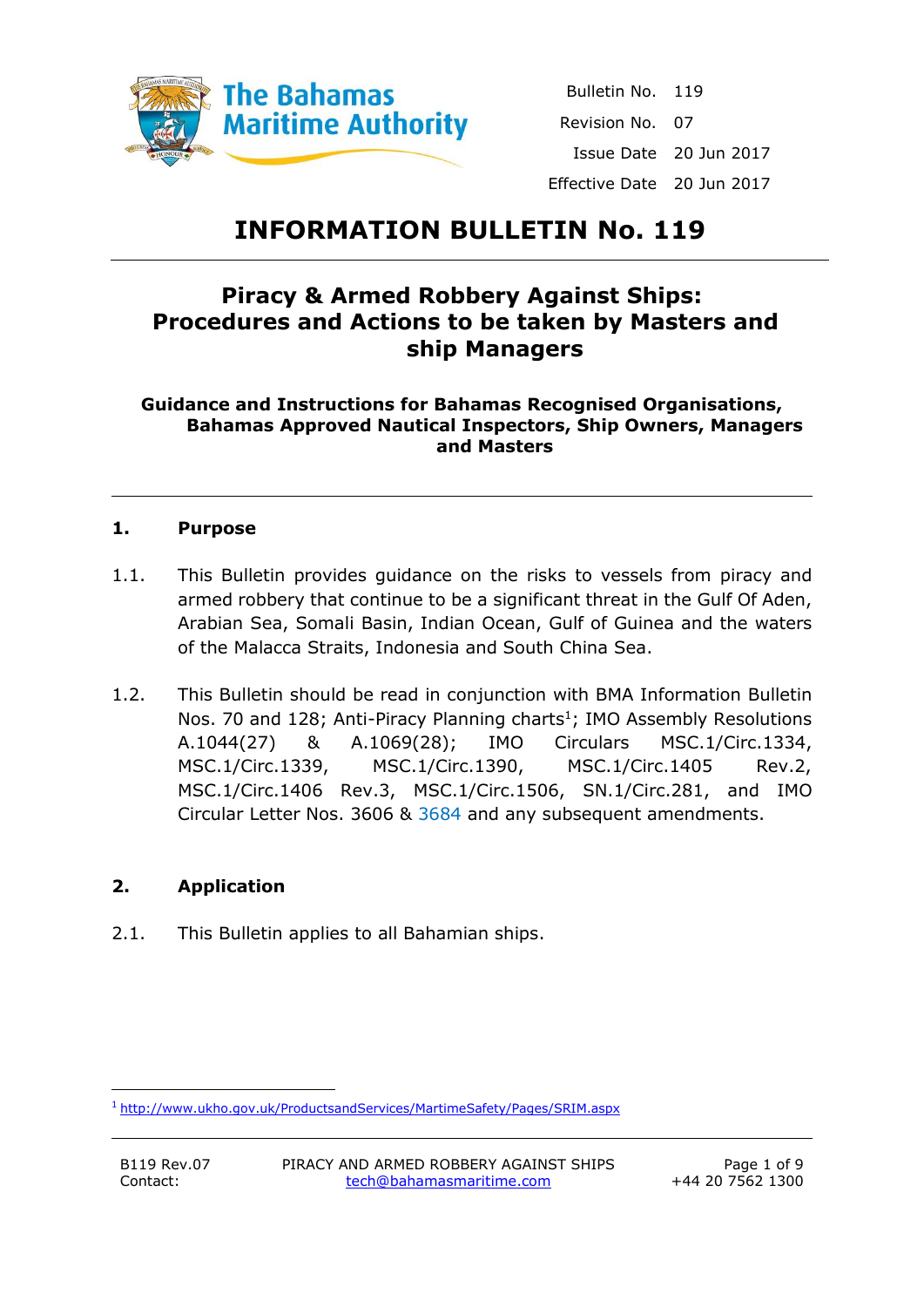## **3. Gulf of Aden, Arabian Sea and Indian Ocean covered by Planning Chart Q6099<sup>1</sup> .**

- 3.1. Companies<sup>2</sup> will be aware that there have been few recent attacks and the boundaries of the High Risk Area (HRA) have been amended to reflect the improved situation<sup>3</sup>. However, the assessment concludes that the risk of attack cannot be discounted. Guidance issued by Maritime Security Centre Horn of Africa (MSCHOA) and other bodies should be regularly consulted and emergency plans updated as necessary.
- 3.2. The Bahamas Maritime Authority (BMA) requires that all Bahamian ships register with the naval coordinators at MSCHOA at least four (4) days prior to entry into the vessel registration area. It is important to note that The MSCHOA vessel registration area remains unchanged and is still bounded by the Strait of Hormuz and Suez to the North, 10°S and 78°E. All vessel movements must be registered with MSCHOA, even if the vessel does not enter the modified HRA.
- 3.3. The HRA is an area within the UK Maritime Trade Operations Office (UKMTO) designated Voluntary Reporting Area (VRA) where it is considered there is a higher risk of piracy and within which self-protective measures are most likely to be required. For the purpose of Best Management Practices (BMP) the HRA is an area bounded by:

| In the Red Sea:      | northern limit: | Latitude 15°N   |
|----------------------|-----------------|-----------------|
| In the Gulf of Oman: | northern limit: | Latitude 22°N   |
| Eastern limit:       |                 | Longitude 065°E |
| Southern limit:      |                 | Latitude 5°S    |

- 3.4. The registration form is found on the secure portion of the MSCHOA website at [www.mschoa.org.](http://www.mschoa.org/) UKMTO Dubai can also be contacted for advice at the addresses given at the end of this document.
- 3.5. It should be noted that the MSCHOA registration form includes provision to advise the military forces of the presence of firearms on board. It is vital that the military forces understand what they may be faced with in the event of an intervention and therefore Bahamian ships **MUST** communicate this information to them.
- 3.6. Companies are reminded that the correct procedure for ships is to register with the MSCHOA **and** provide an initial report to UKMTO, followed by daily

[documents/revisedbmp4\\_sec2\\_guidance\\_practical\\_measures\\_20151008.pdf?sfvrsn=2](http://www.mschoa.org/docs/default-source/public-documents/revisedbmp4_sec2_guidance_practical_measures_20151008.pdf?sfvrsn=2)

**<sup>.</sup>** <sup>2</sup>The "Company" is the entity responsible for the management of the ship in accordance with the ISM Code. For ships which the ISM Code is not applicable, the Company is the Managing Owner in accordance with Section 52 of the Bahamas Merchant Shipping Act.

<sup>&</sup>lt;sup>3</sup> See [http://www.mschoa.org/docs/default-source/public-](http://www.mschoa.org/docs/default-source/public-documents/revisedbmp4_sec2_guidance_practical_measures_20151008.pdf?sfvrsn=2)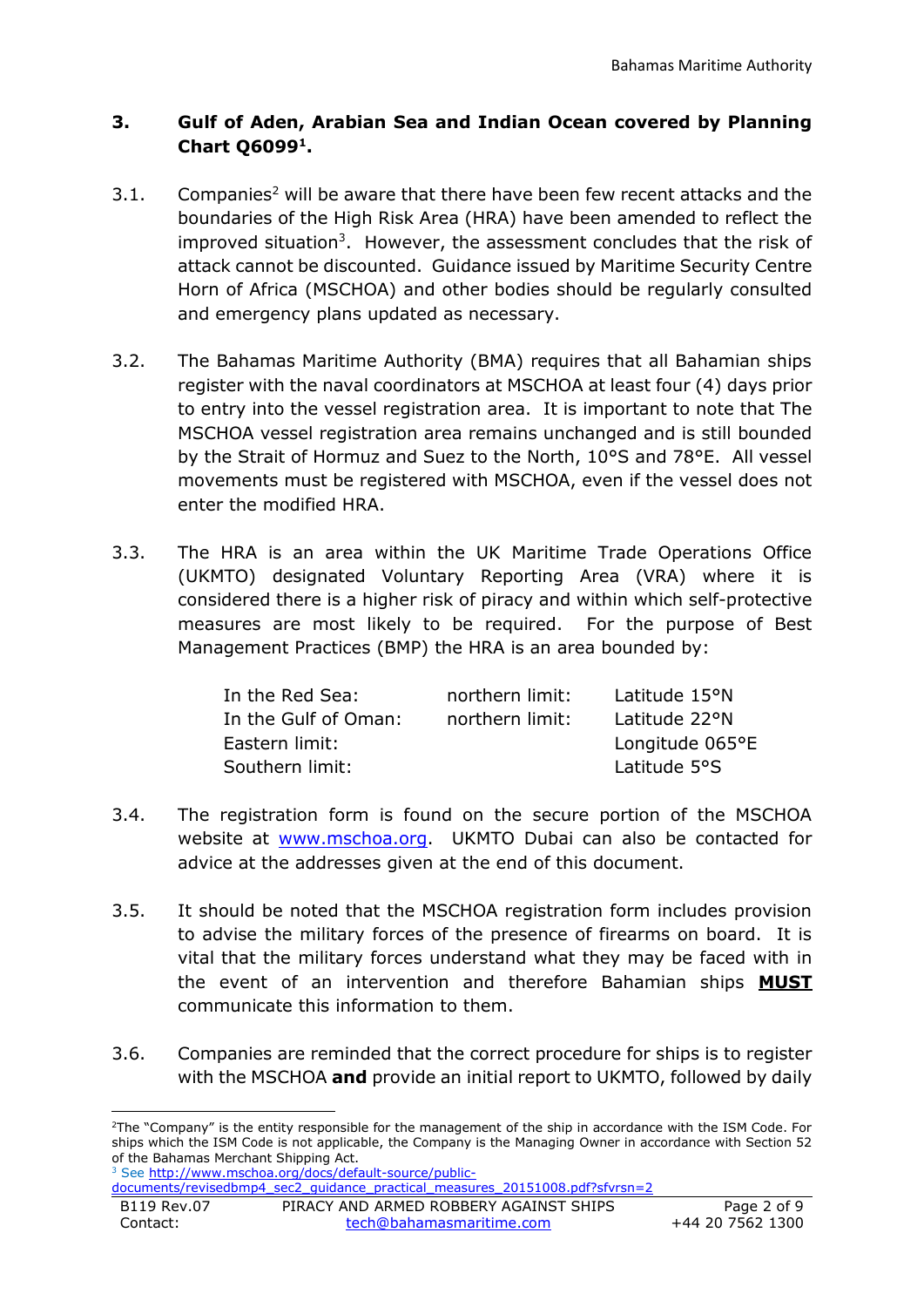position reports and intended movements to UKMTO only. Routine position reports **must not** be sent to MSCHOA.

- 3.7. To ensure that Bahamian ships are implementing Best Management Practice, the BMA and the military forces use Long Range Identification and Tracking (LRIT) data to monitor compliance with the reporting scheme and verification of ship's position.
- 3.8. LRIT data for the purposes of counter-piracy activities is transmitted automatically to nominated military recipients through the IMO data distribution facility.
- 3.9. Companies are reminded that following the BMP in respect of vessel registration and reporting will assist the naval forces to efficiently target warning messages to ships and deploy their resources to provide the best possibility of protection against hijacking or post-attack intervention.
- 3.10. It should be noted that the MSCHOA registration and UKMTO reporting regimes require more information about the ship and crew than can be provided by the LRIT system data. For this reason ships must continue to provide daily UKMTO reports as a critical part of the ship's anti-piracy strategy.
- 3.11. The BMA is provided with a daily report of Bahamian ships operating inside the area of risk and will communicate with the CSO of any vessel which is identified to have failed to register with MSCHOA and/or failed to provide an initial or daily report to UKMTO.

## **4. West Africa/Gulf of Guinea covered by Planning Chart Q6114<sup>4</sup>**

- 4.1. There have been an increase in the number of incidents in the area from Angola in the South to The Gambia in the North but concentrated in the territorial waters and Exclusive Economic Zones of Benin, Nigeria and Togo. These incidents have included hijack, armed robbery and cargo theft. Many of these attacks are of an extremely violent nature with severe threat to the ship's crew.
- 4.2. Companies operating ships in this High Risk Area must follow Best Management Practice applying appropriate anti-piracy measures, including enhanced anti-piracy visual and radar watches. Ships may raise their security level in accordance with the Ship Security Plan, as permitted by the ISPS Code, informing the BMA accordingly.

**.**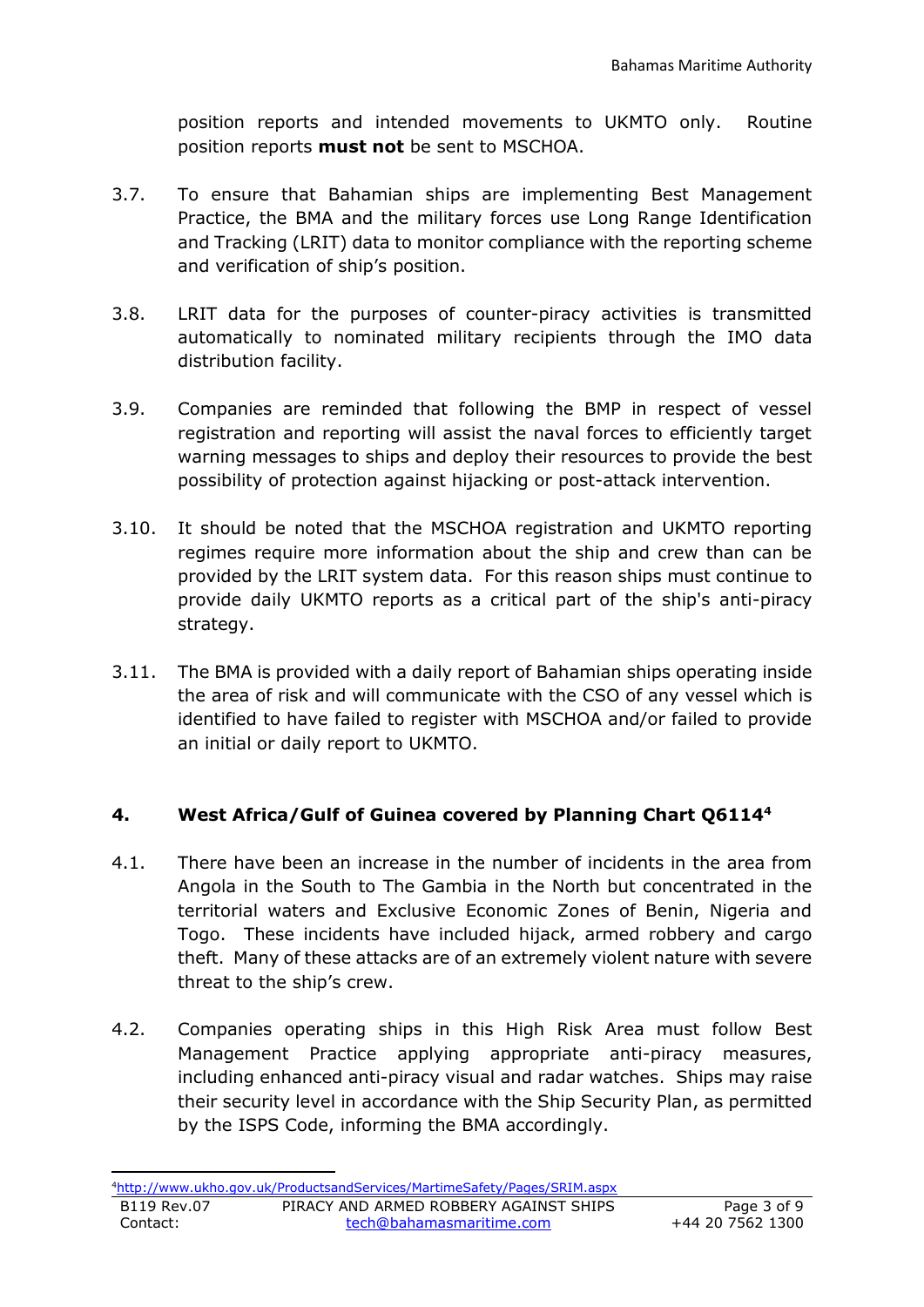## **5. Gulf of Guinea Reporting mechanism**

- 5.1. A reporting mechanism has been set up for the mutual benefit of Masters and ship owners and is named The Maritime Domain Awareness for Trade-Gulf of Guinea (MDAT-GOG) reporting system.
- 5.2. The MDAT-GOG has been set up in cooperation with the Republic of France by the United Kingdom, in response to a request by the global shipping community. It is designed to contribute to maritime safety and security in the Gulf of Guinea. It is intended to help build a common maritime picture between countries in the region and support actions and interventions by regional Navies in response to piracy attacks.
- 5.3. MDAT-GOG operates in the following way: a ship will signal its position; alerts are then sent to ships within 50 nautical miles of suspect activity; a warning will be issued to a local/regional centre or national Maritime Operations Centre for the intervention of the local navy; and a weekly report is produced for industry. MDAT-GOG is a mechanism rather than a new centre - it is a phone and an e-mail address that goes to an existing French Marine Nationale maritime information centre. It learns the lessons of the MTISC pilot that came before it, but is not a continuation of that centre.
- 5.4. This is a voluntary scheme and Masters and Owners are encouraged to report to MDAT-GOG when within the Voluntary Reporting Area. By doing so they will receive updates on activity within the area.
- 5.5. Contact details for MDAT-GOG are provided in paragraph 11.5 of this Bulletin and full details of the scheme and reporting procedures are provided in IMO Circular Letter No. 3684.

## **6. Malacca Straits, Indonesian Archipelago and South China Sea covered by Planning Chart Q6112<sup>5</sup>**

6.1. In recent years, piracy and armed robbery in this area has tended to be overshadowed by the more significant threat in the Indian Ocean. Despite the excellent work of local government agencies incidents of armed robbery and hijack do still occur and a threat remains. Masters and Companies should:

**.** <sup>5</sup> <http://www.ukho.gov.uk/ProductsandServices/MartimeSafety/Pages/SRIM.aspx>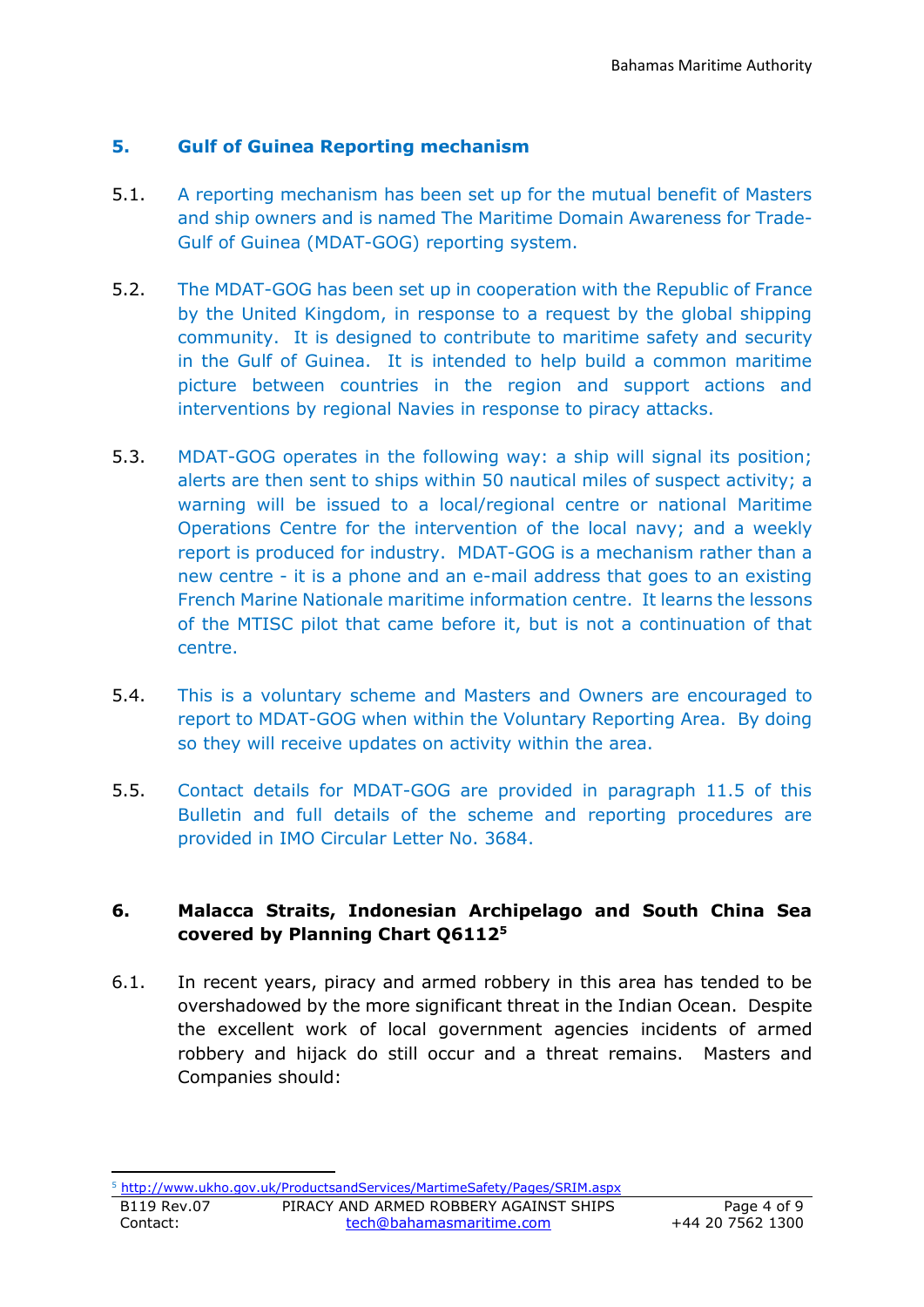- i. Make use of information sources such as the *"Piracy & Armed Robbery Prone Areas and Warnings"* section of the International Chamber of Commerce's International Maritime Bureau (IMB) website;
- ii. ensure that they maintain a high level of vigilance whilst in these waters; and
- iii. make use of Best Management Practice and enhanced security levels, where considered necessary, in accordance with the SSP
- iv. make use of the Information Fusion Centre (IFC) reporting systems implemented in the area;

## **7. Automatic Identification System (AIS) Policy**

7.1. The guidelines for the on-board operational use of AIS (IMO Assembly Resolution A.917(22) as amended by A.956(23)) permits the Master to turn off this equipment in sea areas where there is a threat of piracy and armed robbery. However, in cases where an attack is expected, or suspicious activity is noticed, the AIS should be turned on as soon as possible. The BMA also requires Companies to take into account the current advice issued by the naval forces, as published on the MSCHOA website.

## **8. Long Range Identification & Tracking (LRIT) Policy**

- 8.1. **LRIT equipment must not be switched off** either before entry into a High Risk Area or during transit of such an area.
- 8.2. In cases where it becomes necessary to switch off or deactivate the LRIT equipment (e.g. for maintenance or repair), the BMA must be informed at the earliest opportunity [\(lrit@bahamasmaritime.com\)](mailto:lrit@bahamasmaritime.com).

## **9. Reporting Piracy/Armed Robbery Attacks**

- 9.1. In all cases the ship must develop an emergency communication plan to be implemented in the event of an attack. The BMA authorises the use of the Ship Security Alert System (SSAS) programmed to alert the Company Security Officer, as set out in BMA Information Bulletin No. 70, as part of this plan.
- 9.2. Owners may wish to use commercial services which automatically transmit the SSAS signal directly to the Authorities (military forces in Gulf of Aden/Indian Ocean or the International Maritime Bureau for other areas). The BMA has no objection to the use of these services, provided that the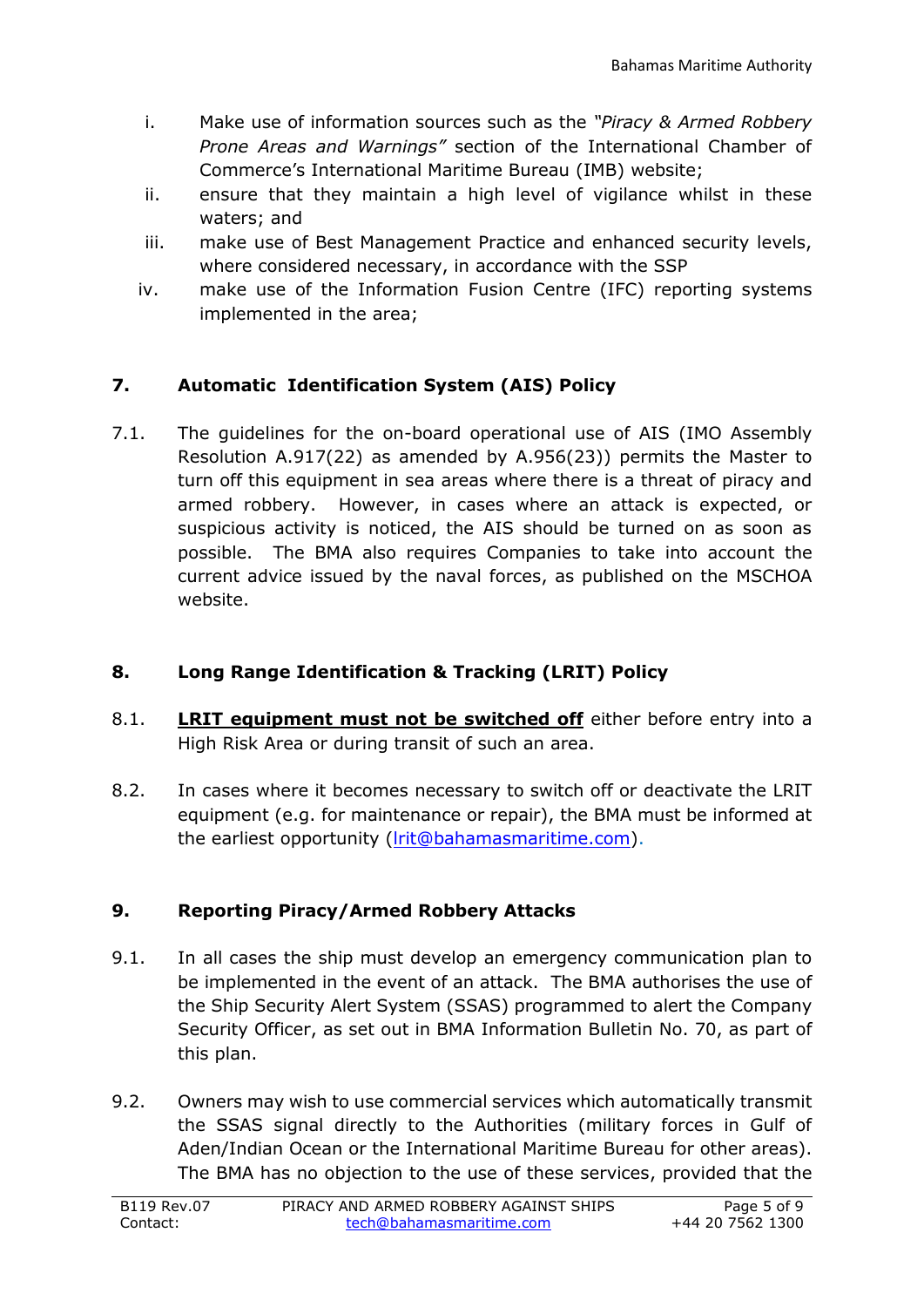additional recipients of the signal are limited to UKMTO, MSCHOA or IMB as appropriate and that a suitable filter is applied to ensure that SSAS alerts which occur outside the piracy risk area are not sent to these recipients.

- 9.3. An important feature of the service provided by MSCHOA is the broadcasting of advice on suspected pirate "mother-ships" or other suspicious activities. In order to assist in this process, Masters of Bahamian ships are requested to provide UKMTO and the IMB with reports of any suspicious activity or vessels they may observe in or around the area of risk. The BMA must be copied in on any such communication.
- 9.4. In the event that a Master of a Bahamian ship operating in the **Gulf Of Aden/Indian Ocean** region feels a threat of piracy or armed robbery is developing, or if the vessel comes under attack, the primary 24 hour point of contact is the United Kingdom Maritime Trade Operations (UKMTO) in Dubai.
- 9.5. Reports of threats or attacks using the standardised report form should also be forwarded to other recipients shown on the MSCHOA website, and the BMA, at the earliest practicable opportunity
- 9.6. For ships operating in other areas (e.g. **West Africa, Malacca Strait, Indonesia, South China Sea**) the report should be sent to the IMB (International Maritime Bureau) or through ReCAAP ISC (see below) as appropriate.
- 9.7. The BMA is required to make a report to IMO on any piracy activity. To assist the BMA in this task, reports of any piracy or armed robbery must be sent to [casualty@bahamasmaritime.com.](mailto:casualty@bahamasmaritime.com)
- 9.8. At the times when BMA offices are closed and in the case of a genuine emergency, the Emergency Response Officer's mobile telephone number is:

## **+44(0)7977 471 220**

## **10. Pre- and Post-Piracy Planning**

10.1. Owners and operators of Bahamian ships are reminded of their obligation under the Merchant Shipping (Health and Safety – General Duties) Regulations 1984, *inter alia*, to provide and maintain an environment on board that is, so far as is reasonably practical, safe and without risk to health. Full implementation of BMP as they are appropriate to the ship in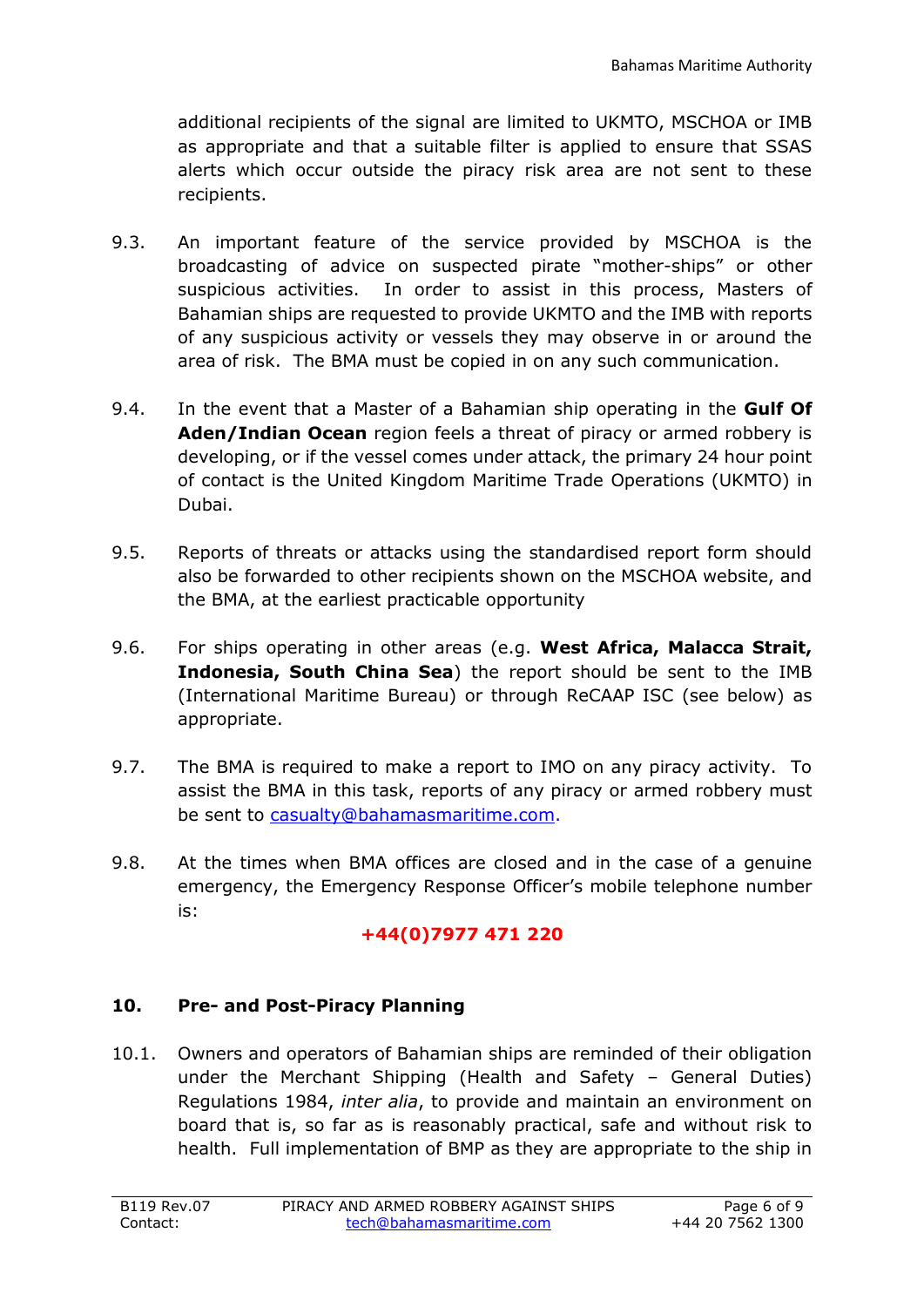question is therefore encouraged and must be fully considered in the light of the on-going risk to shipping in the regions specified in this Bulletin.

10.2. In considering the overall health and welfare of crew members, The Bahamas also draws the attention of all owners and operators of Bahamian ships to the current development of post-piracy care guidelines by the Seaman's Church Institute<sup>6</sup> and the Maritime Piracy Humanitarian Response Program<sup>7</sup>. The use of these guidelines is strongly recommended for contingency-planning when preparing crews for the possibility of piracy attacks, and dealing with their consequences.

## **11. Sources of advice and information**

11.1. *The Maritime Security Centre Horn of Africa (MSCHOA)*

The EU Naval Force (EU NAVFOR) Coordination Centre tasked to safeguard merchant shipping operating in the region by preventing and deterring acts of piracy in the Gulf of Aden, off the Horn of Africa and in the Somali Basin. This site provides information and guidance for the shipping community.

**Website**: [www.mschoa.org](http://www.mschoa.org/)

**Email**: [postmaster@mschoa.org](mailto:postmaster@mschoa.org)

- **Tel**: +44 (0) 1923 958545; +44 (0) 1923 958700
- **Fax**: +44 (0) 1923 958520

## 11.2. *The UK Maritime Trade Operations Office (UKMTO)*

The UK Maritime Trade Operations (UKMTO) Office in Dubai acts as the primary point of contract for merchant ships and liaison with military forces in the region. UKMTO Dubai also administers the voluntary reporting scheme, under which merchant ships are encouraged to provide their position, course and speed along with ETA at next port whilst transiting the region currently bounded by Suez, 78°E and 10°S.

UKMTO Dubai subsequently tracks ships and the positional information is passed to combined military forces and EU headquarters. Emerging and relevant information affecting commercial traffic can then be passed directly to ships, rather than company offices, improving responsiveness to any incident and saving time<sup>8</sup>.

[http://www.mphrp.org](http://www.mphrp.org/) 8

B119 Rev.07 PIRACY AND ARMED ROBBERY AGAINST SHIPS Page 7 of 9 Contact: [tech@bahamasmaritime.com](mailto:tech@bahamasmaritime.com) +44 20 7562 1300 Source: www.mschoa.org

**<sup>.</sup>** <sup>6</sup> <http://seamenschurch.org/law-advocacy/piracy-trauma-study>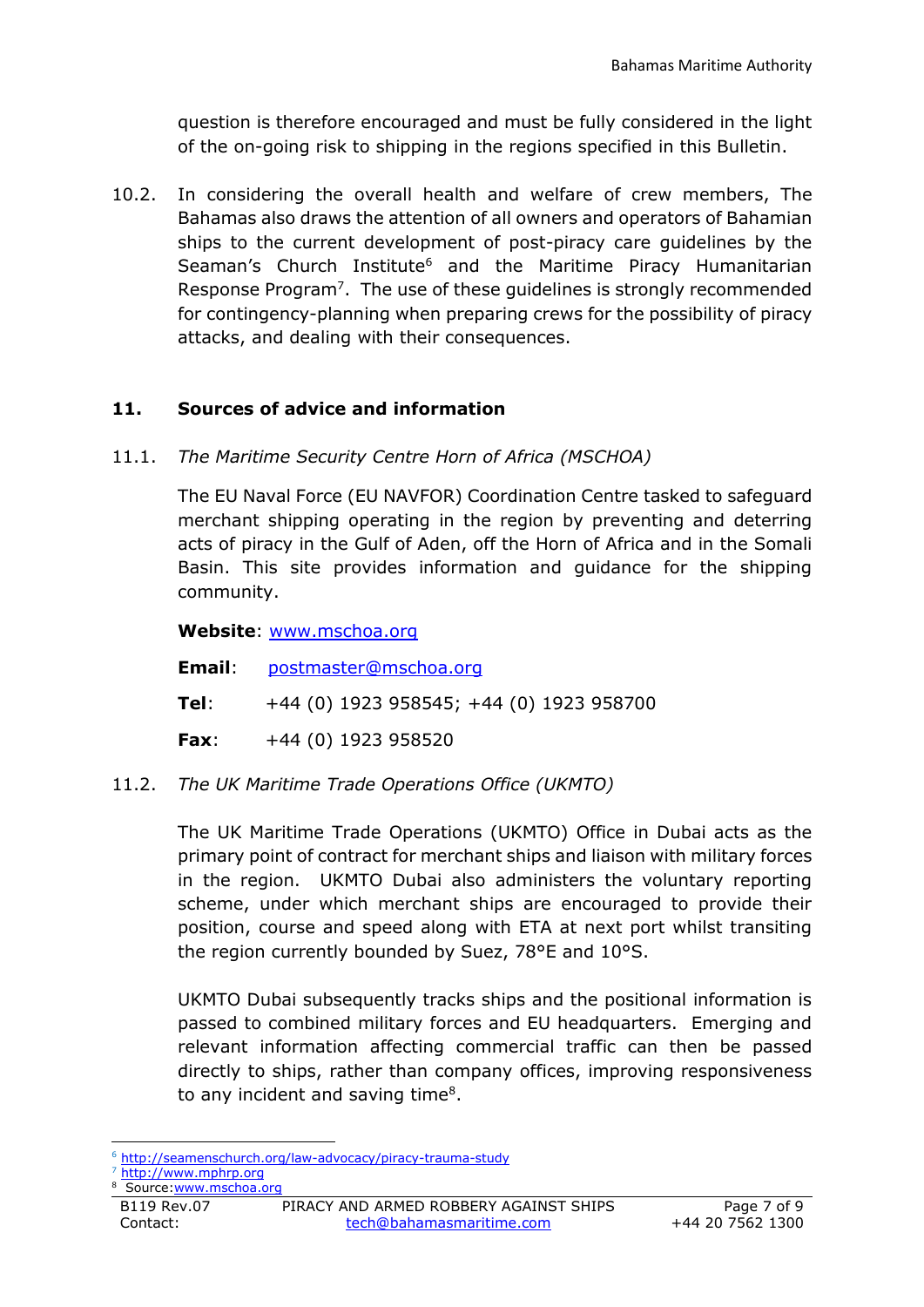| Email: | ukmto@eim.ae     |  |
|--------|------------------|--|
| Tel:   | +971 50 552 3215 |  |
| Fax:   | +971 4 306 5710  |  |

## 11.3. *The International Maritime Bureau (IMB)*

The main objective of the International Maritime Bureau's Piracy Reporting Centre (PRC) is to be the first point of contact for the shipmaster to report an actual or attempted attack or even suspicious movements thus initiating the process of response. The PRC raises awareness within the shipping industry, which includes the shipmaster, ship-owner, insurance companies, traders, etc., of the areas of high risk associated with piratical attacks or specific ports and anchorages associated with armed robberies on board ships. They work closely with various governments and law enforcement agencies, and are involved in information sharing in an attempt to reduce and ultimately eradicate piracy.

## **Website:** [www.icc-ccs.org](http://www.icc-ccs.org/)

|      | <b>Email:</b> piracy@icc-ccs.org / imbkl@icc-ccs.org |
|------|------------------------------------------------------|
| Tel: | + 60 3 2078 5763                                     |
|      | <b>Fax:</b> $+60320785769$                           |
|      |                                                      |

# **24 Hours Anti-Piracy helpline** Tel: + 60 3 2031 0014

11.4. *The Regional Cooperation Agreement on Combating Piracy and Armed Robbery against Ships in Asia Information Sharing Centre (ReCAAP ISC)*

ReCAAP is a regional government-to-government agreement to promote and enhance cooperation against piracy and armed robbery in Asia. To date, 20 States have become Contracting Parties to ReCAAP.

The ReCAAP Information Sharing Centre (ISC) was established under the ReCAAP Agreement. The roles of ReCAAP ISC include exchanging information among Contracting Parties on incidents of piracy and armed robbery, supports capacity building efforts of Contracting Parties, and for cooperative arrangements.

**Website:** <http://www.recaap.org/>